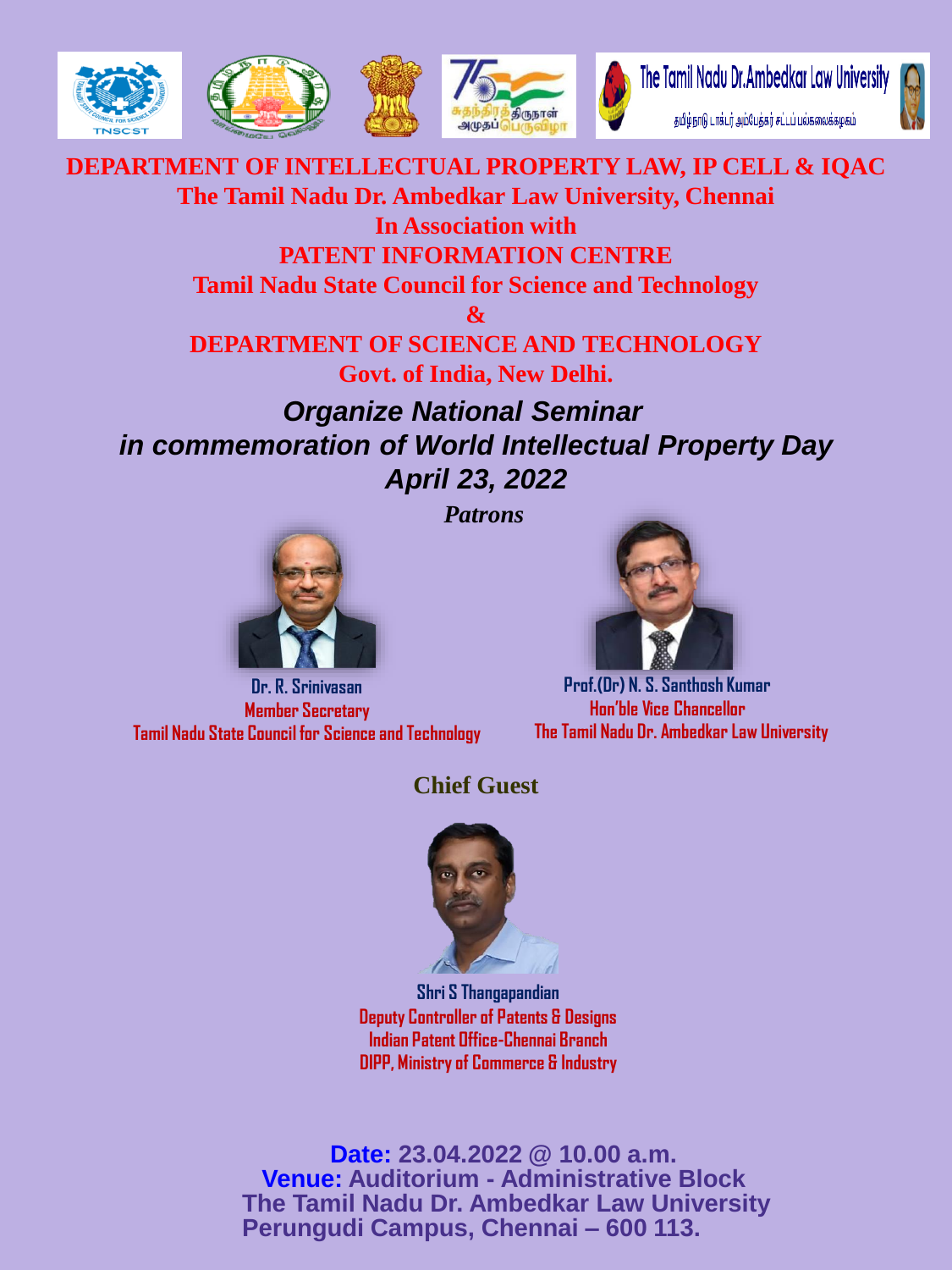

**DEPARTMENT OF INTELLECTUAL PROPERTY LAW, IP CELL & IQAC The Tamil Nadu Dr. Ambedkar Law University, Chennai In Association with PATENT INFORMATION CENTRE Tamil Nadu State Council for Science and Technology & DEPARTMENT OF SCIENCE AND TECHNOLOGY Govt. of India, New Delhi**.

## *Organize National Seminar in commemoration of World Intellectual Property Day April 23, 2022*

**Shri S. Thangapandian Deputy Controller of Patents & Designs Indian Patent Office-Chennai Branch DIPP, Ministry of Commerce & Industry**

*has kindly consented to be the Chief Guest*

**Prof.(Dr.) N. S. Santhosh Kumar Hon'ble Vice Chancellor The Tamil Nadu Dr. Ambedkar Law University**

*Presides over the Function Delivers Special Address*

**Dr. R. Srinivasan Member Secretary**

**Tamil Nadu State Council for Science and Technology**

**Date: 23.04.2022 @ 10.00 a.m. Venue: Auditorium - Administrative Block The Tamil Nadu Dr. Ambedkar Law University Perungudi Campus, Chennai – 600 113.**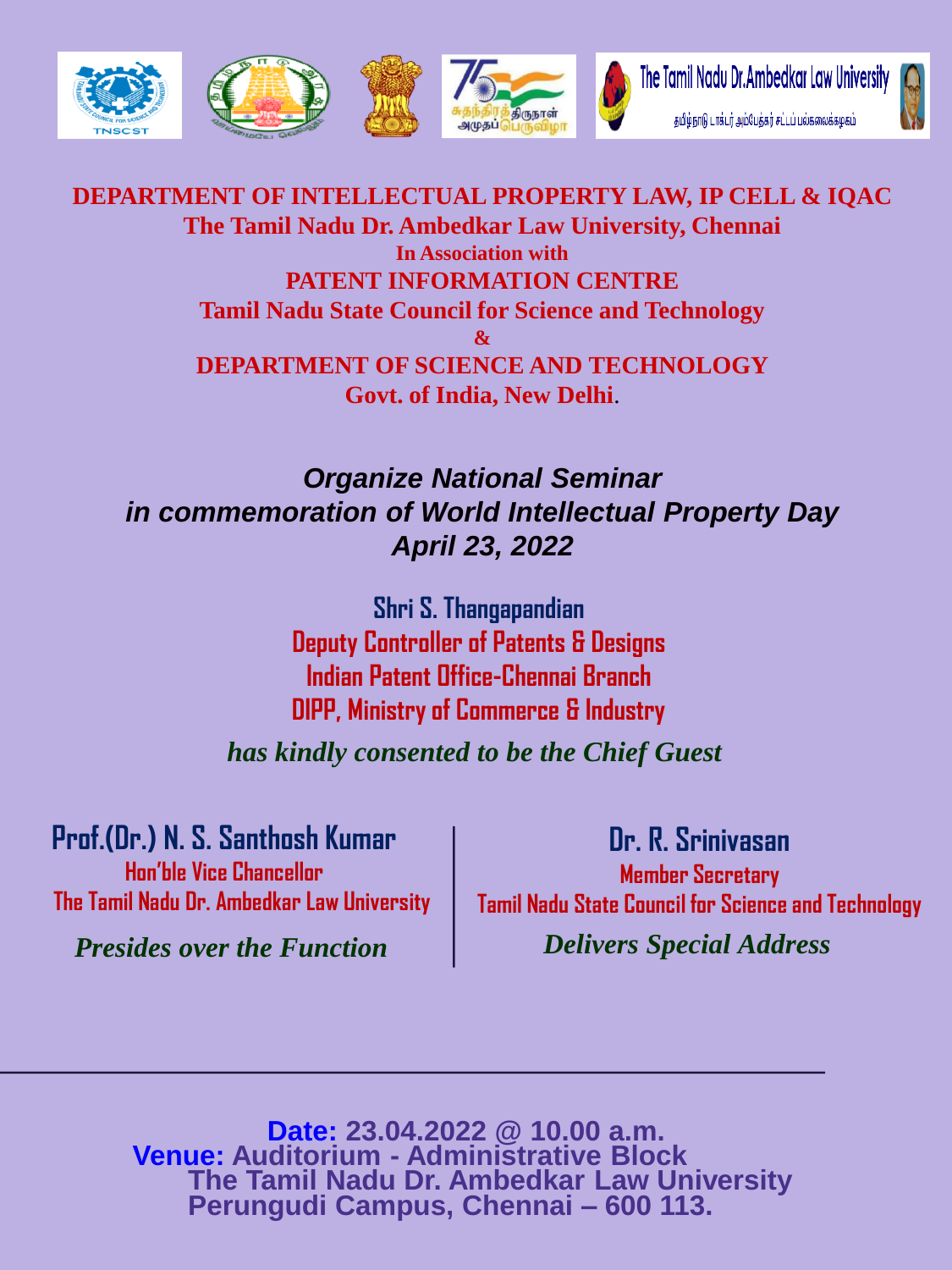*Inaugural Function* 

| <b>Thamizh Thai Vazhthu</b>          |                                                                                                                                                           |
|--------------------------------------|-----------------------------------------------------------------------------------------------------------------------------------------------------------|
| <b>Lighting of Kuthu vilakku</b>     |                                                                                                                                                           |
| <b>Welcome Address</b>               | <b>Dr. M. Sunil Gladson</b><br><b>Co-ordinator IP Cell</b><br><b>Assistant Director - BCA LL.B (Hons)</b><br><b>TNDALU, Chennai.</b>                      |
| <b>Theme of the National Seminar</b> | <b>Dr. Lucky George</b><br><b>HoD, Department of IPL</b><br><b>TNDALU, Chennai.</b>                                                                       |
| <b>Felicitation Address</b>          | Dr. Ranjith Oommen Abraham<br><b>Registrar</b><br><b>TNDALU, Chennai.</b>                                                                                 |
| <b>Felicitation Address</b>          | Prof. Dr. V. Balaji<br>Dean<br><b>TNDALU, Chennai</b>                                                                                                     |
| <b>Presidential Address</b>          | Prof. (Dr.) N.S. Santhosh Kumar<br><b>Hon'ble Vice Chancellor</b><br><b>TNDALU, Chennai.</b>                                                              |
| <b>Special Address</b>               | Mr. Rajesh Ramanathan<br><b>Partner, Factum Law</b>                                                                                                       |
| <b>Inaugural Address</b>             | Shri S. Thangapandian<br>Dy. Controller of Patents & Designs,<br>Indian Patent Office-Chennai Branch,<br><b>DIPP, Ministry of Commerce &amp; Industry</b> |
| <b>Vote of Thanks</b>                | Dr. P. Brinda<br><b>Assistant Director - BBA LL.B (Hons)</b><br><b>TNDALU, Chennai.</b>                                                                   |
| <b>National Anthem</b>               |                                                                                                                                                           |